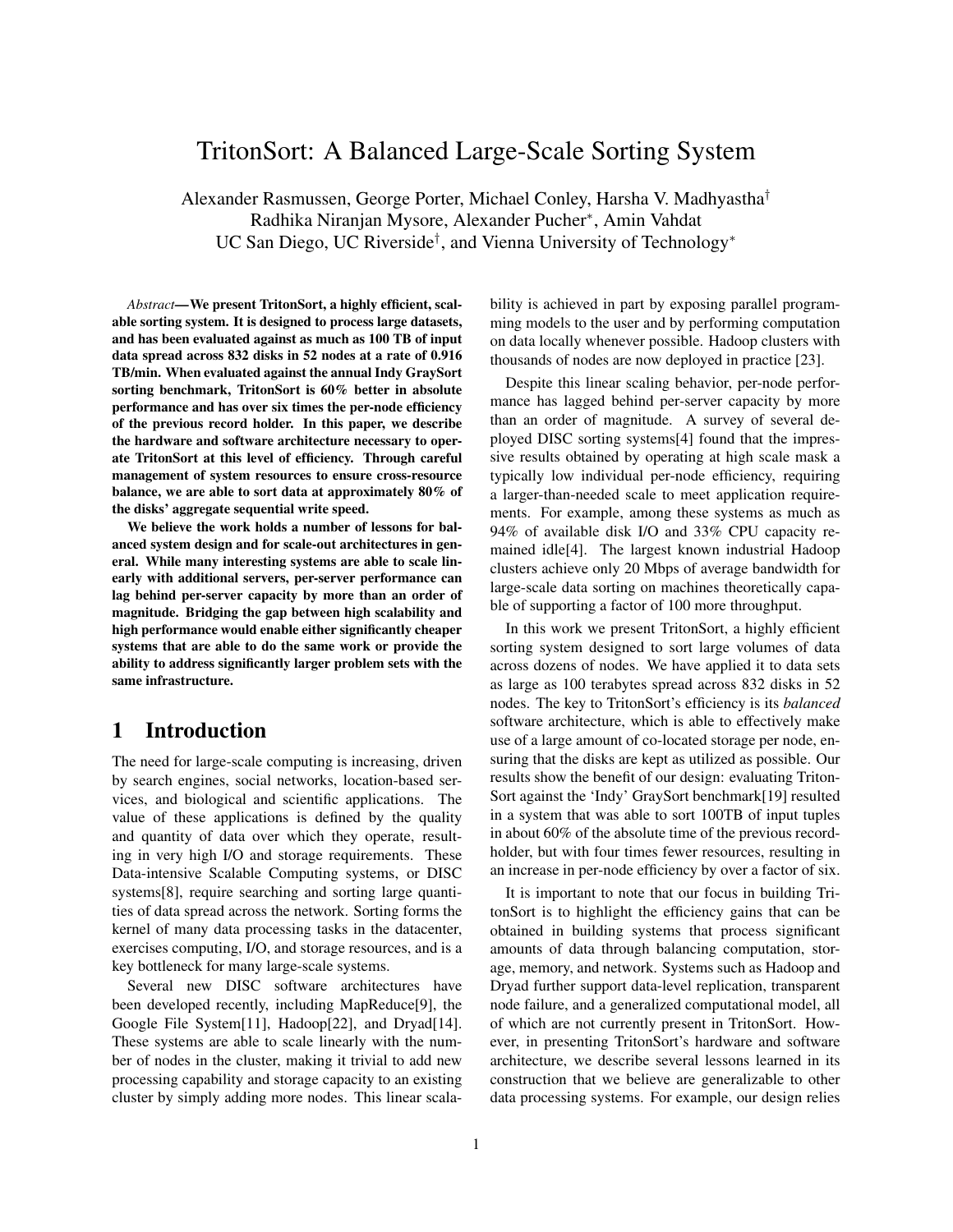on a very high disk-to-node ratio as well as an explicit, application-level management of in-memory buffers to minimize disk seeks and thus increase read and write throughput. We choose buffer sizes to balance time spent processing multiple stages of our sort pipeline, and trade off the utilization of one resource for another.

Our experiences show that for a common datacenter workload, systems can be built with commodity hardware and open-source software that improve on per-node efficiency by an order of magnitude while still achieving scalability. Building such systems will either enable significantly cheaper systems to be able to do the same work or provide the ability to address significantly larger problem sets with the same infrastructure.

The primary contributions of this paper are: 1) the selection of a balanced hardware platform tuned to support a large-scale sort application, 2) a sort application implemented on top of a staged, pipeline-oriented software runtime that supports performance tuning via selection of appropriate buffer sizes and quantities, 3) an examination of projected sort performance when bottlenecks are removed, and 4) a discussion of the experience gained in building and deploying this prototype at scale.

# 2 Design Challenges

In this paper, we focus on designing systems that sort large datasets as an instance of the larger problem of building balanced systems. Here, we present our precise problem formulation, discuss the challenges involved, and outline the key insights underlying our approach.

### 2.1 Problem Formulation

We seek to design a system that sorts large volumes of input data. Based on the specification of the sort benchmark [19], our input data comprises 100 byte tuples with a 10 byte key and 90 byte value. We target deployments with input data on the order of tens to hundreds of TB of randomly-generated tuples. The input data is stored as a collection of files on persistent storage. The goal of a sorting system is to transform this input data into an ordered set of output files, also stored on persistent storage, such that the concatenation of these output files in order constitutes the sorted version of the input data. Our goal is to design and implement a sorting system that can sort datasets of the targeted size while achieving a favorable tradeoff between speed, resource utilization, and cost.

### 2.2 The Challenge of Efficient Sorting

Sorting large datasets places stress on several resources in a cluster. First, storing tens to hundreds of TB of input and output data demands a large amount of storage capacity. Given the size of the data and modern commodity hard drive capacities, the data must be stored across several storage devices and almost certainly across many machines. Second, reading the input data and writing the output data across many disks simultaneously places load on both storage devices and I/O controllers. Third, since the tuples are distributed randomly across the input files, almost all of the large dataset to be sorted will have to be sent over the network. Finally, comparing tuples in order to sort them requires a non-trivial amount of compute power. This combination of demands makes designing a sorting system that efficiently utilizes all of these resources challenging.

Our key design principle to ensure good resource utilization is to construct a balanced system—a system that drives all resources at as close to 100% utilization as possible. For any given application and workload, there will be an ideal configuration of hardware resources in keeping with the application's demands on these resources. In practice, the set of hardware configurations available is limited by the availability of components (one cannot currently, for example, buy a processor with exactly 13 cores), and so a configuration must be chosen that best meets the application's demands. Once that hardware configuration is determined, the application must be architected to suitably exploit the full capabilities of the deployed hardware. In the following section, we outline our considerations in designing such a balanced system, including our choice of a specific hardware and software architecture. We did not choose this platform with sorting in mind, and so we believe that our design generalizes to other DISC problems as well.

### 2.3 Design Considerations

Our system's design is motivated by three main considerations. First, we rely only on commodity hardware components. This is both to keep the costs of our system relatively low and to have our system be representative of today's data centers so that the lessons we learn can be applied to other applications with workload characteristics similar to those of sort. Hence, we do not make use of networking substrates such as Infiniband that provide high network bandwidth at high cost. Also, despite the recent emergence of solid state drives (SSDs) that provide higher I/O rates, we chose to use hard disks because they continue to provide the most affordable option for high capacity storage and streaming I/O. We believe that properly-architected sorting software should not stress random I/O behavior, where SSDs currently excel.

Second, we focus our software architecture on minimizing disk seeks. In the particular hardware configuration we chose, the key bottleneck for sort among the various system resources is disk I/O bandwidth. Hence, the primary goal of the system is to enable all disks to operate continuously at peak bandwidth. The main challenge in sustaining peak disk bandwidth is to minimize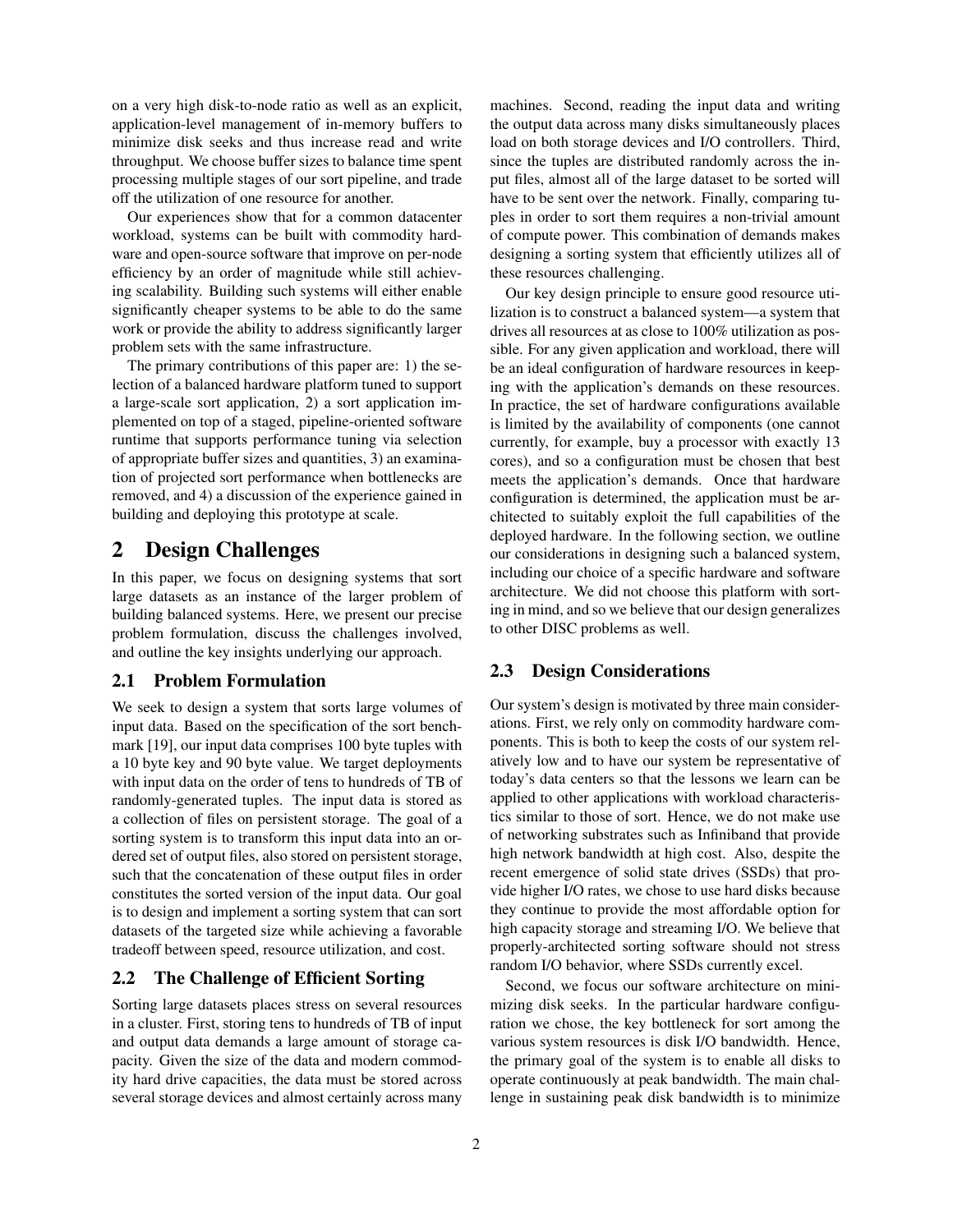the amount of time the disks spend seeking, since any time seeking is not spent transferring data.

Third, we choose to focus on hardware architectures whose total memory cannot contain the entire dataset. One possible implementation of sort is to read all the input data into memory, appropriately shuffle the data across machines in the cluster, sort the local in-memory data on each machine, and then write the sorted data to the local disks. Note that in this case, every tuple is read from and written to persistent storage exactly once. However, this implementation would require an amount of memory at least equal to the amount of input data; given that the cost per GB of RAM is over 70 times more than that of disks, such a design would significantly drive up costs and be infeasible for large input datasets.

Instead, we pursue an alternative implementation wherein every tuple is read and written multiple times from disk before the data is completely sorted. Storing intermediate results on disk makes the system's memory requirement far more modest. Sorting data on clusters that have less memory than the total amount of data to be sorted requires every input tuple to be read and written at least twice [1]. Since every additional read and write increases the time to sort, we seek to achieve exactly this lower bound to maximize system performance.

#### 2.4 Hardware Architecture

To determine the right hardware configuration for our application, we make the following observations about the sort workload. First, the application needs to read every byte of the input data and the size of the input is equal to that of the output. Since the "working set" is so large, it does not make sense to separate the cluster into computation-heavy and storage-heavy regions. Instead, we provision each server in the cluster with an equal amount of processing power and disks.

Second, almost all of the data needs to be exchanged between machines since input data is randomly distributed throughout the cluster and adjacent tuples in the sorted sequence must reside on the same machine. To balance the system, we need to ensure that this all-to-all shuffling of data can happen in parallel without network bandwidth becoming a bottleneck. Since we focus on using commodity components, we use an Ethernet network fabric. Commodity Ethernet is available in a set of discrete bandwidth levels—1 Gbps, 10 Gbps, and 40 Gbps—with cost increasing proportional to throughput (see Table 1). Given our choice of 7.2k-RPM disks for storage, a 1 Gbps network can accommodate at most one disk per server without the network throttling disk I/O. Therefore, we settle on a 10 Gbps network; 40 Gbps Ethernet has yet to mature and hence is still cost prohibitive. To balance a 10 Gbps network with disk I/O, we use a server that can host 16 disks. Based on the op-

| <b>Storage</b> |          |                |       |  |
|----------------|----------|----------------|-------|--|
| Type           | Capacity | R/W throughput | Price |  |
| $7.2k$ -RPM    | 500 GB   | 90-100 MBps    | \$200 |  |
| $15k$ -RPM     | 150 GB   | 150 MBps       | \$290 |  |
| <b>SSD</b>     | $64$ GB  | 250 MBps       | \$450 |  |

| <b>Network</b>   |           |  |  |  |
|------------------|-----------|--|--|--|
| Type             | Cost/port |  |  |  |
| 1 Gbps Ethernet  | \$33      |  |  |  |
| 10 Gbps Ethernet | \$480     |  |  |  |

| <b>Server</b>          |         |  |  |
|------------------------|---------|--|--|
| Type                   | Cost    |  |  |
| 8 disks, 8 CPU cores   | \$5,050 |  |  |
| 8 disks, 16 CPU cores  | \$5,450 |  |  |
| 16 disks, 16 CPU cores | \$7,550 |  |  |

Table 1: Resource options considered for constructing a cluster for a balanced sorting system. These values are estimates as of January, 2010.

tions available commercially for such a server, we use a server that hosts 16 disks and 8 CPU cores. The choice of 8 cores was driven by the available processor packaging: two physical quad-core CPUs. The larger the number of separate threads, the more stages that can be isolated from each other. In our experience, the actual speed of each of these cores was a secondary consideration.

Third, sort demands both significant capacity and I/O requirements from storage since tens to hundreds of TB of data is to be stored and all the data is to be read and written twice. To determine the best storage option given these requirements, we survey a range of hard disk options shown in Table 1. We find that 7.2k-RPM SATA disks provide the most cost-effective option in terms of balancing \$ per GB and \$ per read/write MBps (assuming we can achieve streaming I/O). To allow 16 disks to operate at full streaming I/O throughput, we require storage controllers that are able to sustain at least 1600 MBps of streaming bandwidth. Because of the PCI bus' bandwidth limitations, our hardware design necessitated two 8x PCI drive controllers, each supporting 8 disks.

The final design choice in provisioning our cluster is the amount of memory each server should have. The primary purpose of memory in our system is to enable large amounts of data buffering so that we can read from and write to the disk in large chunks. The larger these chunks become, the more data can be read or written before seeking is required. We initially provisioned each of our machines with 12 GB of memory; however, during development we realized that 24 GB was required to provide sufficiently large writes, and so the machines were upgraded. We discuss this addition when we present our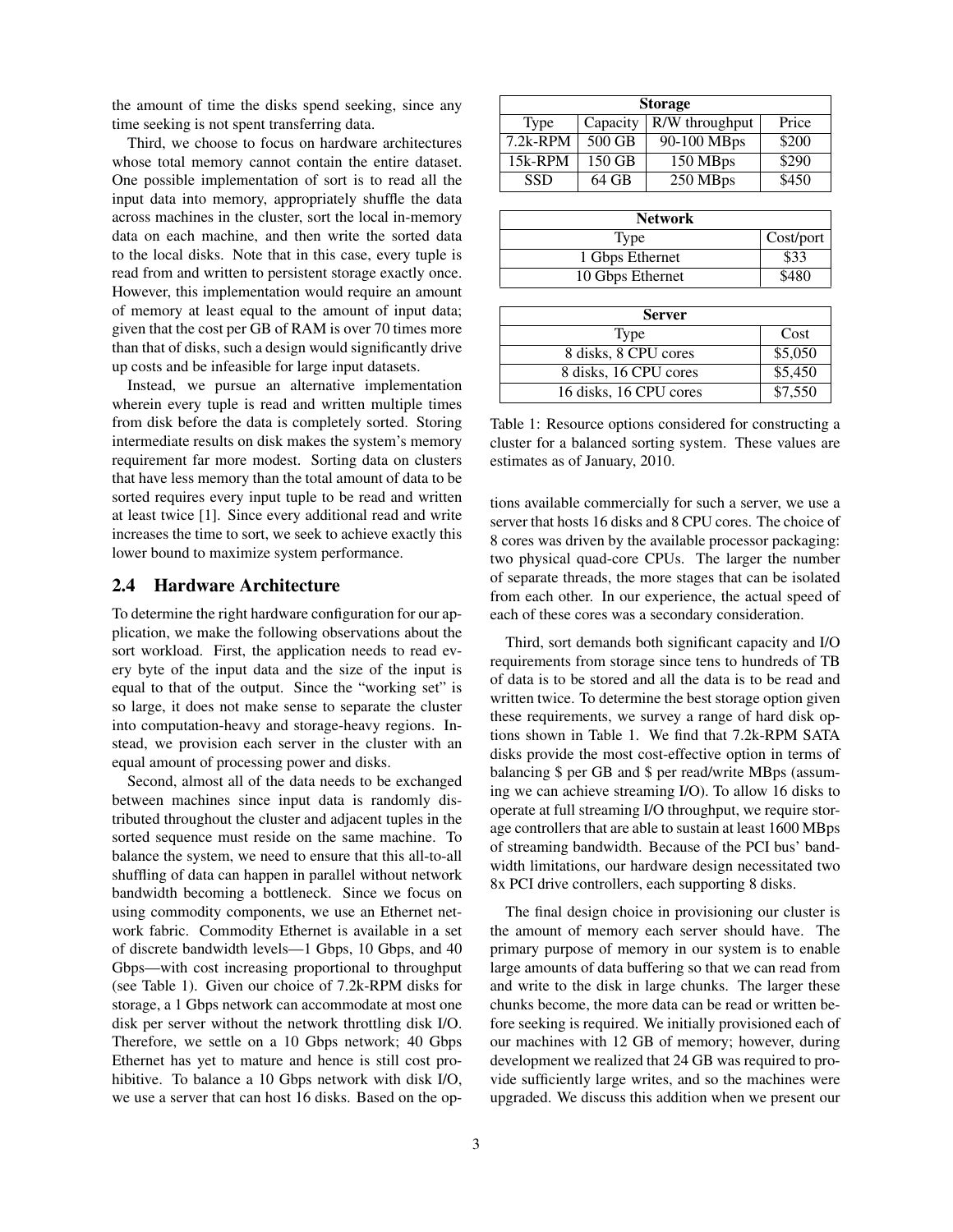architecture in Section 3. One of the key takeaways from our work is the important role that buffering plays in enabling high utilization of the network, disk, and CPU. Determining the appropriate amount of memory buffering is not straightforward and we leave to future work techniques that help automate this process.

### 2.5 Software Architecture

To maximize cluster resource utilization, we need to design an appropriate software architecture. There are a range of possible software architectures in keeping with our constraint of reading and writing every input tuple at most twice. The class of architectures upon which we focus share a similar basic structure. These architectures consist of two phases separated by a distributed barrier, so that all nodes must complete phase one before phase two begins. In the first phase, input data is read from disk and routed to the node upon which it will ultimately reside. Each node is responsible for storing a disjoint portion of the key space. When data arrives at its destination node, that node writes the data to its local disks. In the second phase, each node sorts the data on its local disks in parallel. At the end of the second phase, each node has a portion of the final sorted sequence stored on its local disks, and the sorted sequences stored on all nodes can be concatenated together to form the final sorted sequence.

There are several possible implementations of this general architecture, but any implementation contains at least a few basic software elements. These software elements include *Readers* that read data from on-disk files into in-memory buffers, *Writers* that write buffers to disk, *Distributors* that distribute a buffer's tuples across a set of logical divisions and *Sorters* that sort buffers.

Our initial implementation of TritonSort was designed as a distributed parallel external merge-sort. This architecture, which we will call the Heaper-Merger architecture, is structured as follows. In phase one, Readers read from the input files into buffers, which are sorted by Sorters. Each sorted buffer is then passed to a Distributor, which splits the buffer into a sorted chunk per node and sends each chunk to its corresponding node. Once received, these sorted chunks are heap-sorted by software elements called Heapers in batches and each resulting sorted batch is written to an intermediate file on disk. In the second phase, software elements called Mergers merge-sort the intermediate files on a given disk into a single sorted output file.

The problem with the Heaper-Merger architecture is that it does not scale well. In order to prevent the Heaper in phase one from becoming a bottleneck, the length of the sorted runs that the Heaper generates is usually fairly small, on the order of a few hundred megabytes. As a consequence, the number of intermediate files that the Merger must merge in phase two grows quickly as the



Figure 1: Performance of a Heaper-Merger sort implementation in microbenchmark on a 200GB per disk parallel external merge-sort as a function of the number of files merged per disk.

size of the input data increases. This reduces the amount of data from each intermediate file that can be buffered at a time by the Merger and requires that the merger fetch additional data from files much more frequently, causing many additional seeks.

To demonstrate this problem, we implemented a simple Heaper-Merger sort module in microbenchmark. We chose to sort 200GB per disk in parallel across all the disks to simulate the system's performance during a 100TB sort. Each disk's 200GB data set is partitioned among an increasingly large number of files. Each node's memory is divided such that each input file and each output file can be double-buffered. As shown in Figure 1, increasing the number of files being merged causes throughput to decrease dramatically as the number of files increases above 1000.

TritonSort uses an alternative architecture with similar software elements as above and again involving two phases. We partition the input data into a set of logical partitions; with  $D$  physical disks and  $L$  logical partitions, each logical partition corresponds to a contiguous  $\frac{1}{L}$ th fraction of the key space and each physical disk hosts  $\frac{L}{D}$ logical partitions. In the first phase, Readers pass buffers directly to Distributors. A Distributor maps the key of every tuple in its input buffer to its corresponding logical partition and sends that tuple over the network to the machine that hosts this logical partition. Tuples for a given logical partition are buffered in memory and written to disk in large chunks in order to seek as little as possible. In the second phase, each logical partition is read into an in-memory buffer, that buffer is sorted, and the sorted buffer is written to disk. This scheme bypasses the seek limits of the earlier mergesort-based approach. Also, by appropriately choosing the value of  $L$ , we can ensure that logical partitions can be read, sorted and written in parallel in the second phase. Since our testbed nodes have 24GB of RAM, to ensure this condition we set the num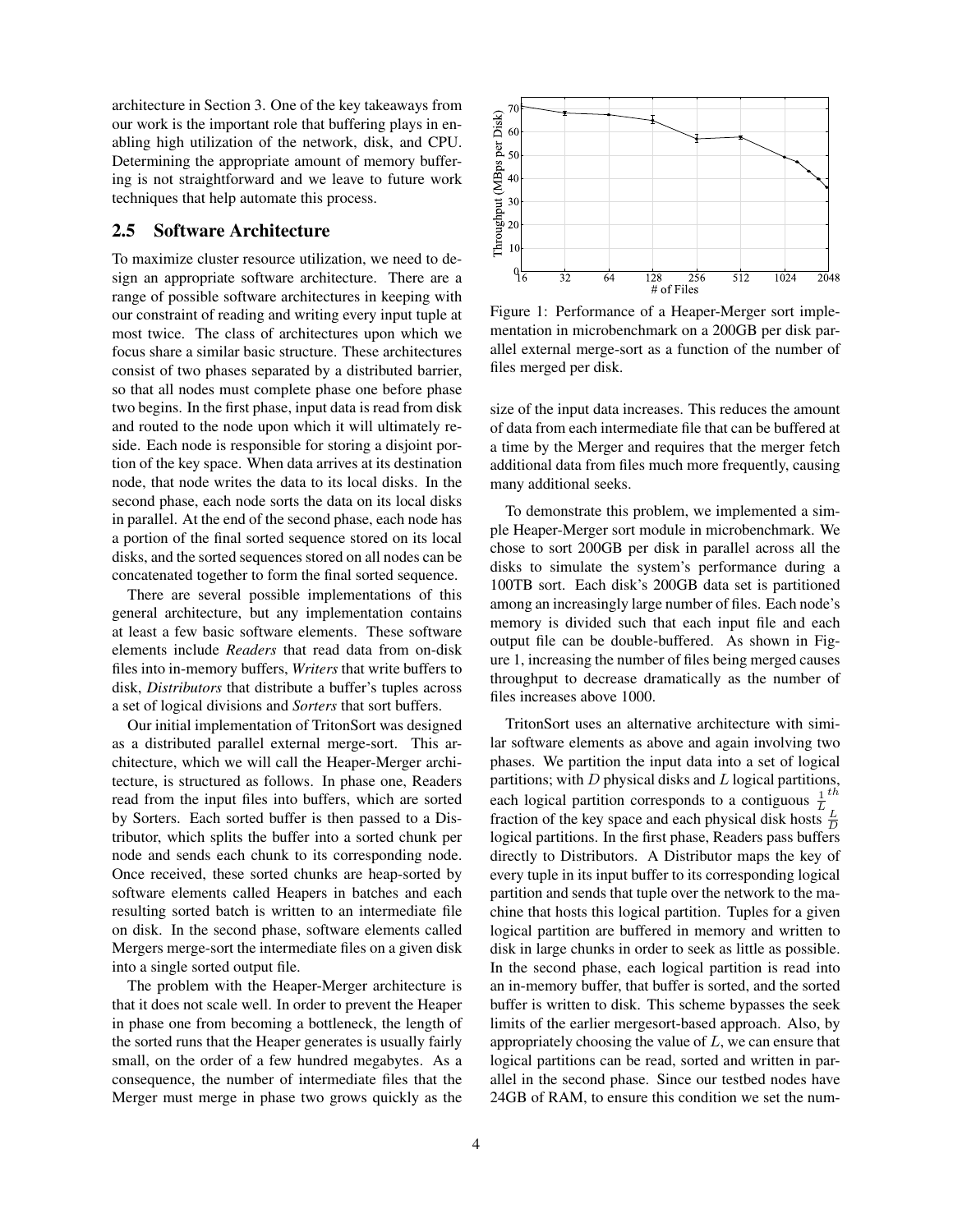ber of logical partitions per node to 2520 so that each logical partition contains less than 1GB of tuples when we sort 100 TB on 52 nodes. We explain this architecture in more detail in the context of our implementation in the next section.

# 3 Design and Implementation

TritonSort is a distributed, staged, pipeline-oriented dataflow processing system. In this section, we describe TritonSort's design and motivate our design decisions for each stage in its processing pipeline.

#### 3.1 Architecture Overview

Figures 2 and 7 show the stages of a TritonSort program. Stages in TritonSort are organized in a directed graph (with cycles permitted). Each stage in TritonSort implements part of the data processing pipeline and either sources, sinks, or transmutes data flowing through it.

Each stage is implemented by two types of logical entities—several *workers* and a single *WorkerTracker* . Each worker runs in its own thread and maintains its own local queue of pending work. We refer to the discrete pieces of data over which workers operate as *work units* or simply as *work*. The WorkerTracker is responsible for accepting work for its stage and assigning that work to workers by enqueueing the work onto the worker's work queue. In each phase, all the workers for all stages in that phase run in parallel.

Upon starting up, a worker initializes any required internal state and then waits for work. When work arrives, the worker executes a stage-specific *run()* method that implements the specific function of the stage, handling work in one of three ways. First, it can accept an individual work unit, execute the *run()* method over it, and then wait for new work. Second, it can accept a batch of work (up to a configurable size) that has been enqueued by the WorkerTracker for its stage. Lastly, it can keep its *run()* method active, polling for new work explicitly. TritonSort stages implement each of these methods, as described below. In the process of running, a stage can produce work for a downstream stage and optionally specify the worker to which that work should be directed. If a worker does not specify a destination worker, work units are assigned to workers round-robin.

In the process of executing its *run()* method, a worker can get buffers from and return buffers to a shared pool of buffers. This buffer pool can be shared among the workers of a single stage, but is typically shared between workers in pairs of stages with the upstream stage getting buffers from the pool and the downstream stage putting them back. When getting a buffer from a pool, a stage can specify whether or not it wants to block waiting for a buffer to become available if the pool is empty.

#### 3.2 Sort Architecture

We implement sort in two phases. First, we perform distribution sort to partition the input data across  $L$  logical partitions evenly distributed across all nodes in the cluster. Each logical partition is stored in its own *logical disk*. All logical disks are of identical maximum size  $size_{LD}$ and consist of files on the local file system.

The value of  $size_{LD}$  is chosen such that logical disks from each physical disk can be read, sorted and written in parallel in the second phase, ensuring maximum resource utilization. Therefore, if the size of the input data is  $size_{input}$ , there are  $L = \frac{size_{input}}{size_{ID}}$  $\frac{iz_{\text{input}}}{size_{\text{LD}}}$  logical disks in the system. In phase two, the tuples in each logical disk get sorted locally and written to an output file. This implementation satisfies our design goal of reading and writing each tuple twice.

To determine which logical disk holds which tuples, we logically partition the 10-byte key space into  $L$  even divisions. We logically order the logical disks such that the  $k^{th}$  logical disk holds tuples in the  $k^{th}$  division. Sorting each logical disk produces a collection of output files, each of which contains sorted tuples in a given partition. Hence, the ordered collection of output files represents the sorted version of the data. In this paper, we assume that tuples' keys are distributed uniformly over the key range which ensures that each logical disk is approximately the same size; we discuss how TritonSort can be made to handle non-uniform key ranges in Section 6.1.

To ensure that we can utilize as much read/write bandwidth as possible on each disk, we partition the disks on each node into two groups of 8 disks each. One group of disks holds input and output files; we refer to these disks as the input disks in phase one and as the output disks in phase two. The other group holds intermediate files; we refer to these disks as the intermediate disks. In phase one, input files are read from the input disks and intermediate files are written to the intermediate disks. In phase two, intermediate files are read from the intermediate disks and output files are written to the output disks. Thus, the same disk is never concurrently read from and written to, which prevents unnecessary seeking.

### 3.3 TritonSort Architecture: Phase One

Phase one of TritonSort, diagrammed in Figure 2, is responsible for reading input tuples off of the input disks, distributing those tuples over to the network to the nodes on which they belong, and storing them into the logical disks in which they belong.

Reader: Each Reader is assigned an input disk and is responsible for reading input data off of that disk. It does this by filling 80 MB ProducerBuffers with input data. We chose this size because it is large enough to obtain near sequential throughput from the disk.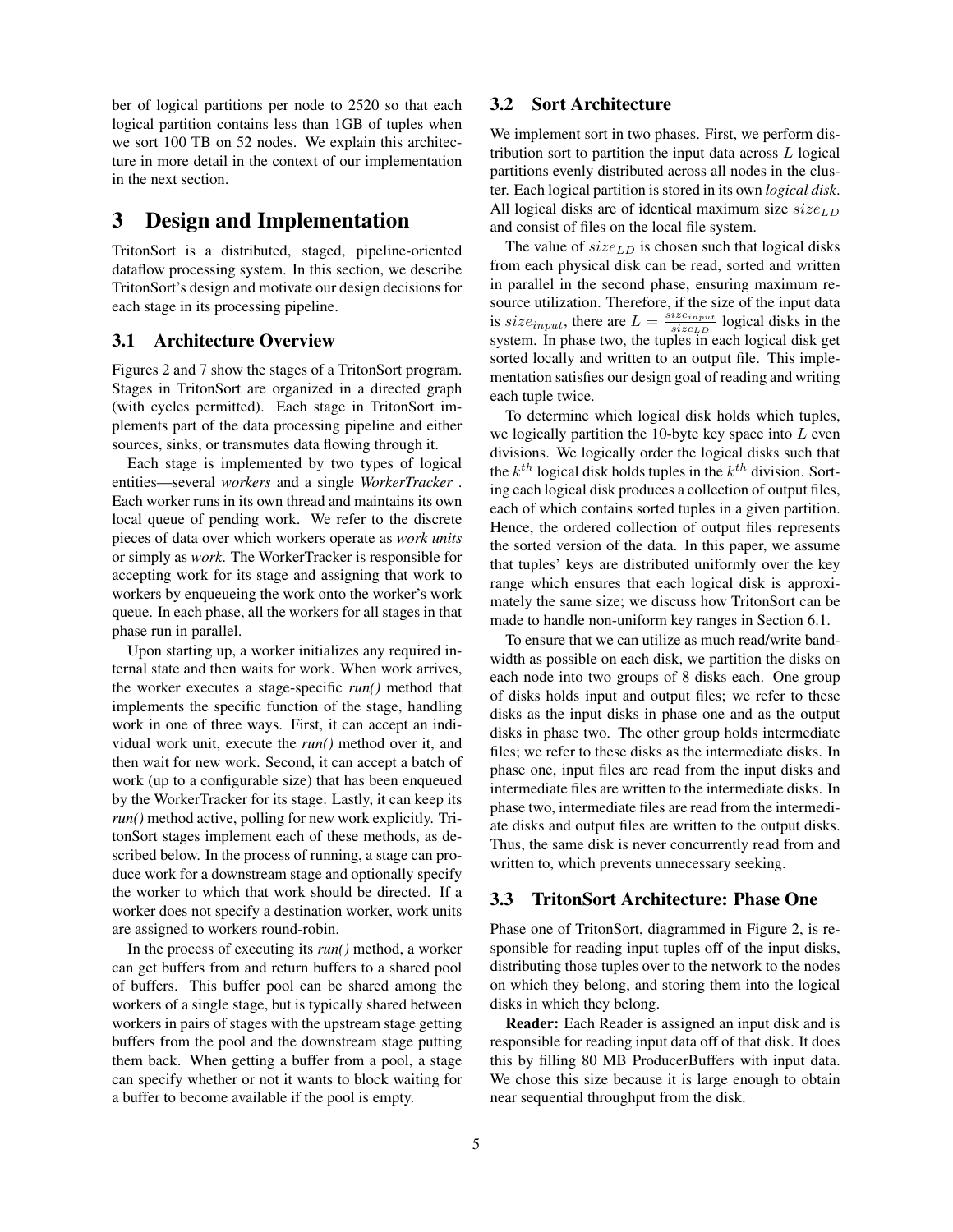

Figure 2: Block diagram of TritonSort's phase one architecture. The number of workers for a stage is indicated in the lower-right corner of that stage's block, and the number of disks of each type is indicated in the lower-right corner of that disk's block.



Figure 3: The NodeDistributor stage, responsible for partitioning tuples by destination node.

NodeDistributor: A NodeDistributor (shown in Figure 3) receives a ProducerBuffer from a Reader and is responsible for partitioning the tuples in that buffer across the machines in the cluster. It maintains an internal data structure called a *NodeBuffer table*, which is an array of NodeBuffers, one for each of the nodes in the cluster. A NodeBuffer contains tuples belonging to the same destination machine. Its size was chosen to be the size of the ProducerBuffer divided by the number of nodes, and is approximately 1.6 MB in size for the scales we consider in this paper.

The NodeDistributor scans the ProducerBuffer tuple by tuple. For each tuple, it computes a hash function  $H(k)$  over the tuple's key k that maps the tuple to a unique host in the range  $[0, N - 1]$ . It uses the Node-Buffer table to select a NodeBuffer corresponding to host  $H(k)$  and appends the tuple to the end of that buffer. If that append operation causes the buffer to become full, the NodeDistributor removes the NodeBuffer from the NodeBuffer table and sends it downstream to the Sender stage. It then gets a new NodeBuffer from the Node-Buffer pool and inserts that buffer into the newly empty slot in the NodeBuffer table. Once the NodeDistributor is finished processing a ProducerBuffer, it returns that buffer back to the ProducerBuffer pool.

Sender: The Sender stage (shown in Figure 4) is responsible for taking NodeBuffers from the upstream NodeDistributor stage and transmitting them over the network to each of the other nodes in the cluster. Each Sender maintains a separate TCP socket per peer node



Figure 4: The Sender stage, responsible for sending data to other nodes.

in the cluster. The Sender stage can be implemented in a multi-threaded or a single-threaded manner. In the multi-threaded case, N Sender workers are instantiated in their own threads, one for each destination node. Each Sender worker simply issues a blocking *send()* call on each NodeBuffer it receives from the upstream NodeDistributor stage, sending tuples in the buffer to the appropriate destination node over the socket open to that node. When all the tuples in a buffer have been sent, the Node-Buffer is returned to its pool, and the next one is processed. For reasons described in Section 4.1, we choose a single-threaded Sender implementation instead. Here, the Sender interleaves the sending of data across all the destination nodes in small non-blocking chunks, so as to avoid the overhead of having to activate and deactivate individual threads for each send operation to each peer.

Unlike most other stages, which process a single unit of work during each invocation of their *run()* method, the Sender continuously processes NodeBuffers as it runs, receiving new work as it becomes available from the NodeDistributor stage. This is because the Sender must remain active to alternate between two tasks: accepting incoming NodeBuffers from upstage NodeDistributors, and sending data from accepted NodeBuffers downstream. To facilitate accepting incoming NodeBuffers, each Sender maintains a set of NodeBuffer lists, one for each destination host. Initially these lists are empty. The Sender appends each NodeBuffer it receives onto the list of NodeBuffers corresponding to the incoming Node-Buffer's destination node.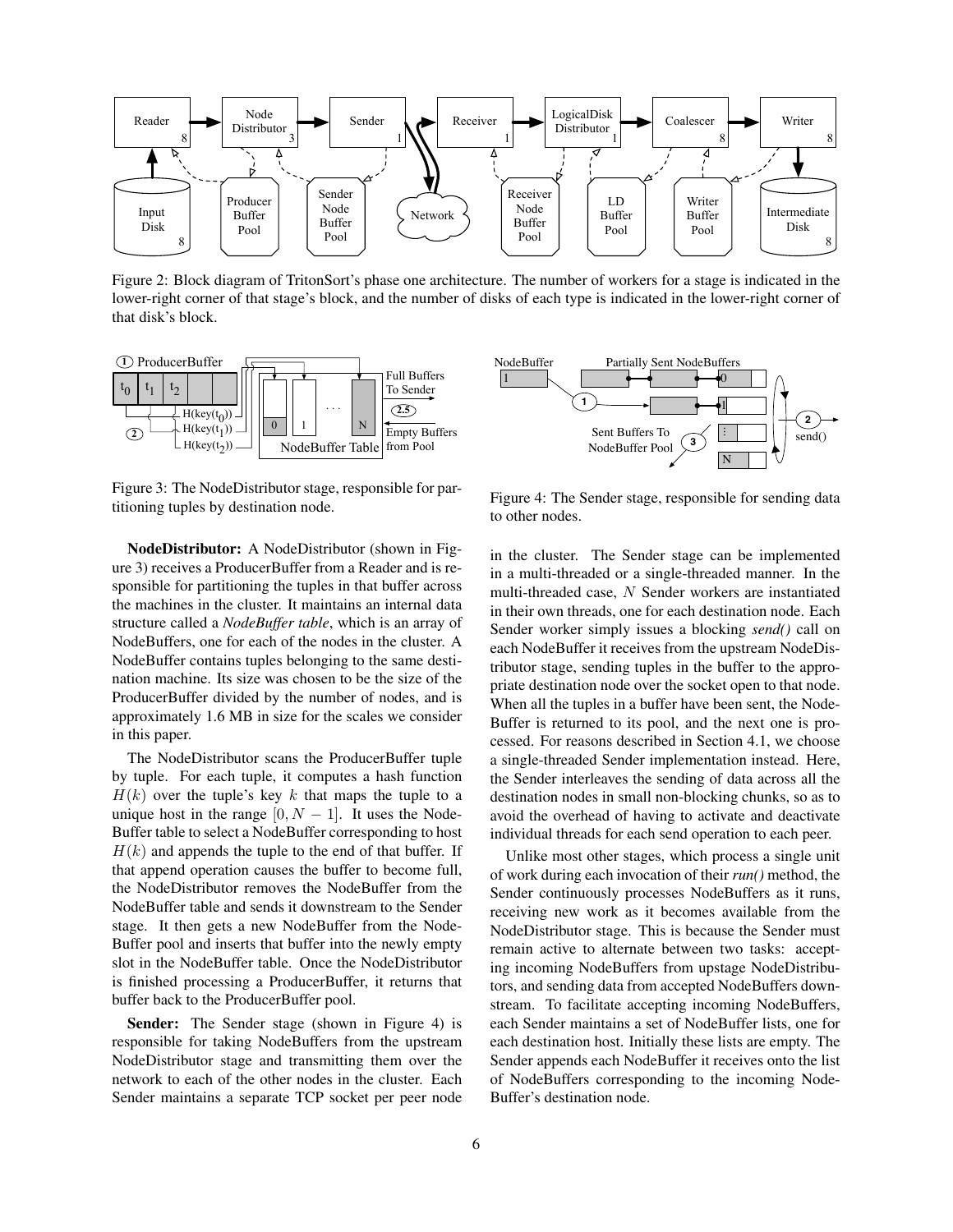

Figure 5: The Receiver stage, responsible for receiving data from other nodes' Sender stages.

To send data across the network, the Sender loops through the elements in the set of NodeBuffer lists. If the list is non-empty, the Sender accesses the Node-Buffer at the head of the list, and sends a fixed-sized amount of data to the appropriate destination host using a non-blocking *send()* call. If the call succeeds and some amount of data was sent, then the NodeBuffer at the head of the list is updated to note the amount of its contents that have been successfully sent so far. If the *send()* call fails, because the TCP send buffer for that socket is full, that buffer is simply skipped and the Sender moves on to the next destination host. When all of the data from a particular NodeBuffer is successfully sent, the Sender returns that buffer back to its pool.

Receiver: The Receiver stage, shown in Figure 5, is responsible for receiving data from other nodes in the cluster, appending that data onto a set of Node-Buffers, and passing those NodeBuffers downstream to the LogicalDiskDistributor stage. In TritonSort, the Receiver stage is instantiated with a single worker. On starting up, the Receiver opens a server socket and accepts incoming connections from Sender workers on remote nodes. Its *run()* method begins by getting a set of NodeBuffers from a pool of such buffers, one for each source node. The Receiver then loops through each of the open sockets, reading up to 16KB of data at a time into the NodeBuffer for that source node using a nonblocking *recv()* call. This small socket read size is due to the rate-limiting fix that we explain in Section 4.1. If data is returned by that call, it is appended to the end of the NodeBuffer. If the append would exceed the size of the NodeBuffer, that buffer is sent downstream to the LogicalDiskDistributor stage, and a new NodeBuffer is retrieved from the pool to replace the NodeBuffer that was sent.

LogicalDiskDistributor: The LogicalDisk-Distributor stage, shown in Figure 6, receives Node-Buffers from the Receiver that contain tuples destined for logical disks on its node. LogicalDiskDistributors are responsible for distributing tuples to appropriate logical disks and sending groups of tuples destined for the same logical disk to the downstream Writer stage.



Figure 6: The LogicalDiskDistributor stage, responsible for distributing tuples across logical disks and buffering sufficient data to allow for large writes.

The LogicalDiskDistributor's design is driven by the need to buffer enough data to issue large writes and thereby minimize disk seeks and achieve high bandwidth. Internal to the LogicalDiskDistributor are two data structures: an array of LDBuffers, one per logical disk, and an LDBufferTable. An LDBuffer is a buffer of tuples destined to the same logical disk. Each LD-Buffer is 12,800 bytes long, which is the least common multiple of the tuple size (100 bytes) and the direct I/O write size (512 bytes). The LDBufferTable is an array of LDBuffer lists, one list per logical disk. Additionally, LogicalDiskDistributor maintains a pool of LDBuffers, containing 1.25 million LDBuffers, accounting for 20 of each machine's 24 GB of memory.

| <b>Algorithm 1</b> The LogicalDiskDistributor stage         |  |  |  |  |
|-------------------------------------------------------------|--|--|--|--|
| 1: NodeBuffer $\leftarrow$ getNewWork()                     |  |  |  |  |
| 2: {Drain NodeBuffer into the LDBufferArray}                |  |  |  |  |
| 3: for all tuples $t$ in NodeBuffer do                      |  |  |  |  |
| $dst = H(key(t))$<br>4:                                     |  |  |  |  |
| LDBufferArray[dst].append(t)<br>5:                          |  |  |  |  |
| if LDBufferArray[dst].isFull() then<br>6:                   |  |  |  |  |
| LDTable.insert(LDBufferArray[dst])<br>7:                    |  |  |  |  |
| $LDBufferArray[dst] = getEmptyLDBuffer()$<br>8:             |  |  |  |  |
| end if<br>9:                                                |  |  |  |  |
| $10:$ end for                                               |  |  |  |  |
| 11: {Send full LDBufferLists to the Coalescer}              |  |  |  |  |
| 12: for all physical disks $d$ do                           |  |  |  |  |
| while LDTable.sizeOfLongestList( $d$ ) $\geq$ 5MB do<br>13: |  |  |  |  |
| $ld \leftarrow \text{LDTable.getLongestList}(d)$<br>14:     |  |  |  |  |
| Coalescer.pushNewWork(ld)<br>15:                            |  |  |  |  |
| end while<br>16:                                            |  |  |  |  |
| $17:$ end for                                               |  |  |  |  |
|                                                             |  |  |  |  |

The operation of a LogicalDiskDistributor worker is described in Algorithm 1. In Line 1, a full NodeBuffer is pushed to the LogicalDiskDistributor by the Receiver.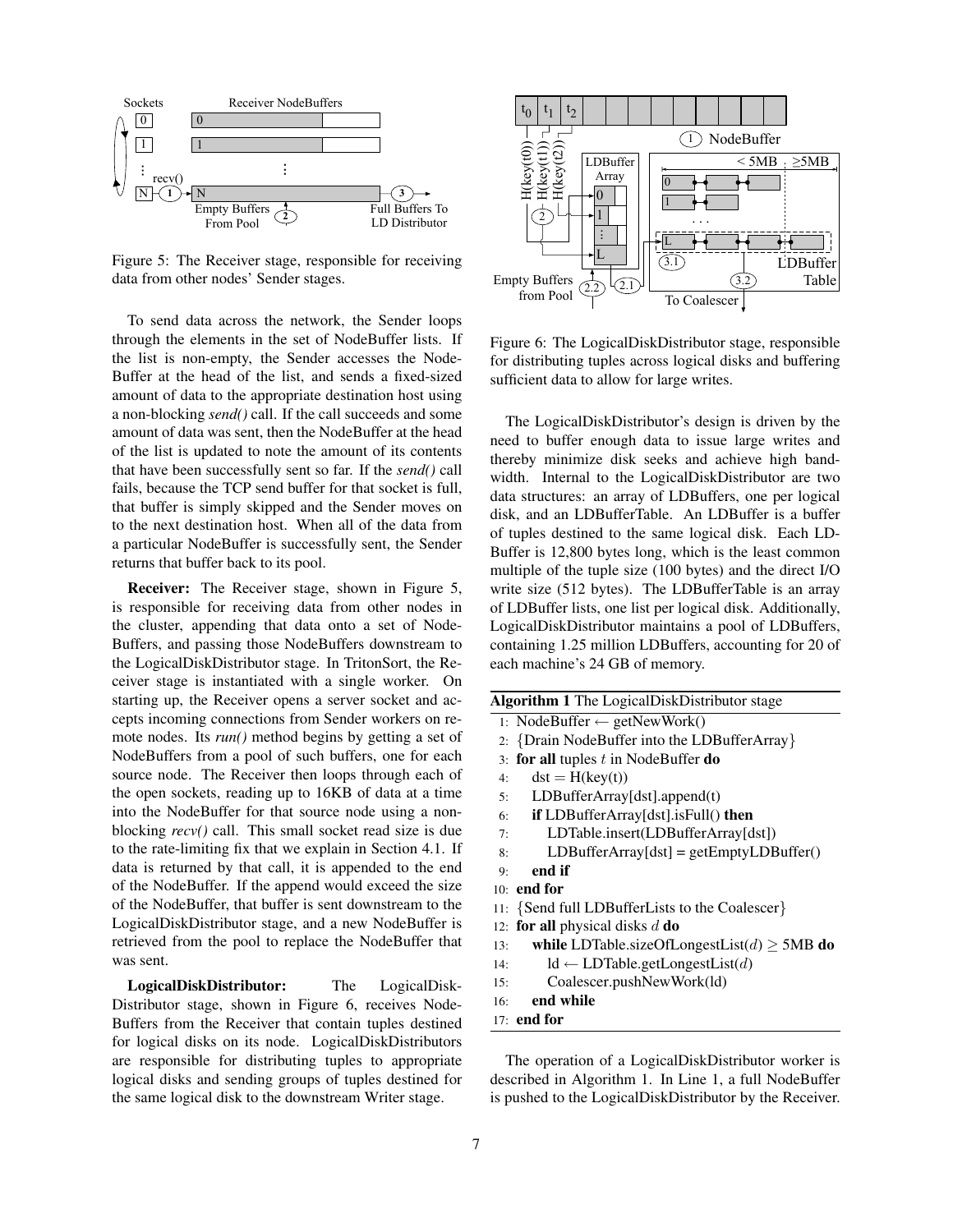Lines 3-10 are responsible for draining that NodeBuffer tuple by tuple into an array of LDBuffers, indexed by the logical disk to which the tuple belongs. Lines 12-17 examine the LDBufferTable, looking for logical disk lists that have accumulated enough data to write out to disk. We buffer at least 5 MB of data for each logical disk before flushing that data to disk to prevent many small write requests from being issued if the pipeline temporarily stalls. When the minimum threshold of 5 MB is met for any particular physical disk, the longest LDBuffer list for that disk is passed to the Coalescer stage on Line 15.

The original design of the LogicalDiskDistributor only used the LDBuffer array described above and used much larger LDBuffers (~10MB each) rather than many small LDBuffers. The Coalescer stage (described below) did not exist; instead, the LogicalDiskDistributor transferred the larger LDBuffers directly to the Writer stage.

This design was abandoned due to its inefficient use of memory. Temporary imbalances in input distribution could cause LDBuffers for different logical disks to fill at different rates. This, in turn, could cause an LDBuffer to become full when many other LDBuffers in the array are only partially full. If an LDBuffer is not available to replace the full buffer, the system must block (either immediately or when an input tuple is destined for that buffer's logical disk) until an LDBuffer becomes available. One obvious solution to this problem is to allow partially full LDBuffers to be sent to the Writers at the cost of lower Writer throughput. This scheme introduced the further problem that the unused portions of the LDBuffers waiting to be written could not be used by the LogicalDisk-Distributor. In an effort to reduce the amount of memory wasted in this way, we migrated to the current architecture, which allows small LDBuffers to be dynamically reallocated to different logical disks as the need arises. This comes at the cost of additional computational overhead and memory copies, but we deem this cost to be acceptable due to the small cost of memory copies relative to disk seeks.

Coalescer: The operation of the Coalescer stage is simple. A Coalescer will copy tuples from each LD-Buffer in its input LDBuffer list into a WriterBuffer and pass that WriterBuffer to the Writer stage. It then returns the LDBuffers in the list to the LDBuffer pool.

Originally, the LogicalDiskDistributor stage did the work of the Coalescer stage. While optimizing the system, however, we realized that the non-trivial amount of time spent merging LDBuffers into a single WriterBuffer could be better spent processing additional NodeBuffers.

Writer: The operation of the Writer stage is also quite simple. When a Coalescer pushes a WriterBuffer to it, the Writer worker will determine the logical disk corresponding to that WriterBuffer and write out the data us-



Figure 7: Block diagram of TritonSort's phase two architecture. The number of workers for a stage is indicated in the lower-right corner of that stage's block, and the number of disks of each type is indicated in the lower-right corner of that disk's block.

ing a blocking *write()* system call. When the write completes, the WriterBuffer is returned to the pool.

#### 3.4 TritonSort Architecture: Phase Two

Once phase one completes, all of the tuples from the input dataset are stored in appropriate logical disks across the cluster's intermediate disks. In phase two, each of these unsorted logical disks is read into memory, sorted, and written out to an output disk. The pipeline is straightforward: Reader and Writer workers issue sequential, streaming I/O requests to the appropriate disk, and Sorter workers operate entirely in memory.

Reader: The phase two Reader stage is identical to the phase one Reader stage, except that it reads into a PhaseTwoBuffer, which is the size of a logical disk.

Sorter: The Sorter stage performs an in-memory sort on a PhaseTwoBuffer. A variety of sort algorithms can be used to implement this stage, however we selected the use of radix sort due to its speed. Radix sort requires additional memory overhead compared to an in-place sort like QuickSort, and so the sizes of our logical disks have to be sized appropriately so that enough Reader–Sorter– Writer pipelines can operate in parallel. Our version of radix sort first scans the buffer, constructing a set of structures containing a pointer to each tuple's key and a pointer to the tuple itself. These structures are then sorted by key. Once the structures have been sorted, they are used to rearrange the tuples in the buffer in-place. This reduces the memory overhead for each Sorter substantially at the cost of additional memory copies.

Writer: The phase two Writer writes a PhaseTwo-Buffer sequentially to a file on an output disk. As in phase one, each Writer is responsible for writes to a single output disk.

Because the phase two pipeline operates at the granularity of a logical disk, we can operate several of these pipelines in parallel, limited by either the number of cores in each system (we can't have more pipelines than cores without sacrificing performance because the Sorter is CPU-bound), the amount of memory in the system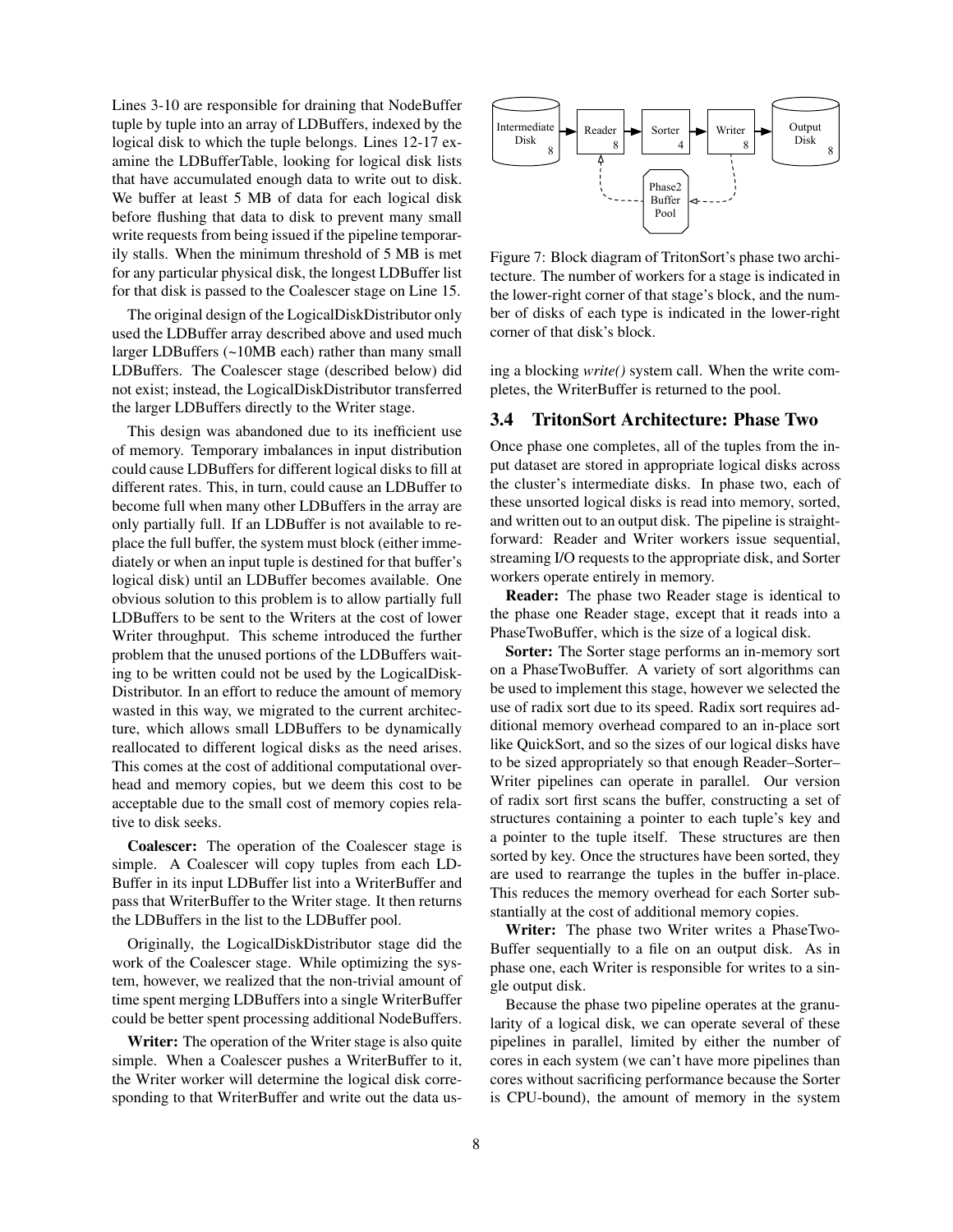

Figure 9: Comparing the scalability of single-threaded and multi-threaded Receiver implementations

(each pipeline requires at least three times the size of a logical disk to be able to read, sort, and write in parallel), or the throughput of the disks. In our case, the limiting factor is the output disk bandwidth. To host one phase two pipeline per input disk requires storing 24 logical disks in memory at a time. To accomplish this, we set  $size_{LD}$  to 850 $MB$ , using most of the 24 GB of RAM available on each node and allowing for additional memory required by the operating system. To sort 850MB logical disks fast enough to not block the Reader and Writer stages, we find that four Sorters suffice.

#### 3.5 Stage and Buffer Sizing

One of the major requirements for operating TritonSort at near disk speed is ensuring cross-stage balance. Each stage has an intrinsic execution time, either based on the speed of the device to which it interfaces (e.g., disks or network links), or based on the amount of CPU time it requires to process a work unit. Figure 8 shows the speed and performance of each stage in the pipeline. In our implementation, we are limited by the speed of the Writer stage in both phases one and two.

# 4 Optimizations

In implementing the TritonSort architecture, we learned that several non-obvious optimizations were necessary to meet our desired goal of driving every disk at full utilization. Here, we present the key takeaways from our experience. In each case, we believe these lessons generalize to a wide variety of DISC systems.

#### 4.1 Network

For TritonSort to operate at the aggregate sequential streaming bandwidth of all of its disks, the network must be able to sustain the read throughput of eight disks while data is being shuffled among nodes in the first phase. Since the 7.2k-RPM disks we use deliver at most 100 MBps of sequential read throughput (Table 1), the net-

work must be able to sustain 6.4 Gbps of all-pairs bandwidth, irrespective of the number of nodes in the cluster.

It is well-known that sustaining high-bandwidth flows in datacenter networks, especially all-to-all patterns, is a significant challenge. Reasons for this include commodity datacenter network hardware, incast, queue buildup, and buffer pressure[2]. Since we could not employ a strategy like that presented in [2] to provide fair but high bandwidth flow rates among the senders, we chose instead to artificially rate limit each flow at the Sender stage to its calculated fair share by forcing the sockets to be receive window limited. This works for TritonSort because 1) each machine sends and receives at approximately the same rate, 2) all the nodes share the same RTT since they are interconnected by a single switch, and 3) our switch does not impose an oversubscription factor. In this case, each Sender should ideally send at a rate of  $(6.4/N)$  Gbps, or 123 Mbps with a cluster of 52 nodes. Given that our network offers approximately  $100\mu sec$  RTTs, a receiver window size of 8 – 16 KB ensures that the flows will not impose queue buildup or buffer pressure on other flows.

Initially, we chose a straightforward multi-threaded design for the Sender and Receiver stages in which there were N Senders and N Receivers, one for each Triton-Sort node. In this design, each Sender issues blocking *send()* calls on a NodeBuffer until it is sent. Likewise, on the destination node, each Receiver repeatedly issues blocking *recv()* calls until a NodeBuffer has been received. Because the number of CPU hyperthreads on each of our nodes is typically much smaller than  $2N$ , we pinned all Senders' threads to a single hyperthread and all Receivers' threads to a single separate hyperthread.

Figure 9 shows that this multi-threaded approach does not scale well with the number of nodes, dropping below 4 Gbps at scale. This poor performance is due to thread scheduling overheads at the end hosts. 16 KB TCP receive buffers fill up much faster than connections that are not window-limited. At the rate of 123 MBps, a 16 KB buffer will fill up in just over 1 ms, causing the Sender to stop sending. Thus, the Receiver stage must clear out each of its buffers at that rate. Since there are 52 such buffers, a Receiver must visit and clear a receive buffer in just over 20  $\mu$ s. A Receiver worker thread cannot drain the socket, block, go to sleep, and get woken up again fast enough to service buffers at this rate.

To circumvent this problem we implemented a singlethreaded, non-blocking receiver that scans through each socket in round-robin order, copying out any available data and storing it in a NodeBuffer during each pass through the array of open sockets. This implementation is able to clear each socket's receiver buffer faster than the arrival rate of incoming data. Figure 9 shows that this design scales well as the cluster grows.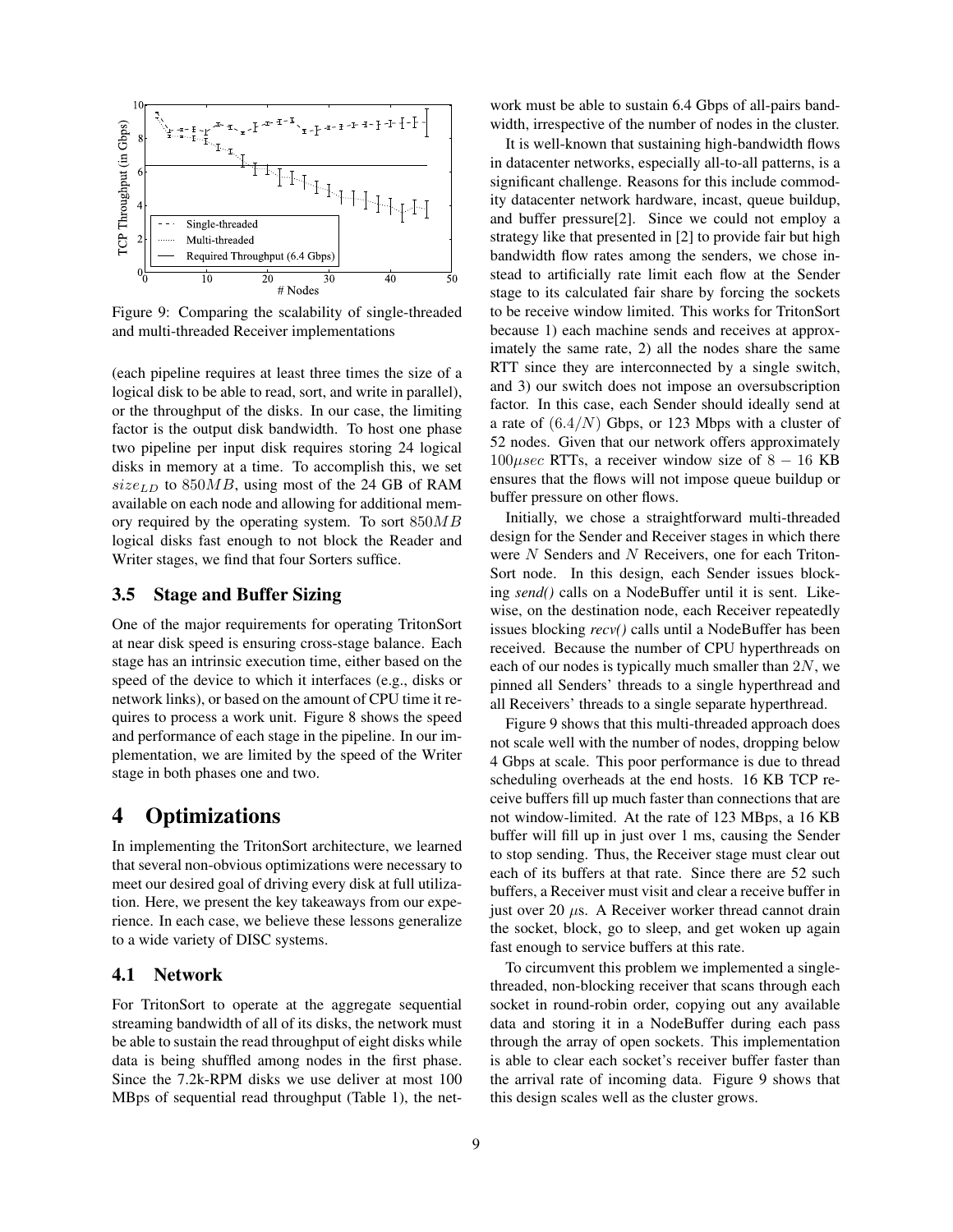| Worker Type            | Size Of   | Runtime | # Workers      | Throughput | <b>Total Throughput</b> |
|------------------------|-----------|---------|----------------|------------|-------------------------|
|                        | Input(MB) | (ms)    |                | (in MBps)  | (in MBps)               |
| Reader                 | 81.92     | 958.48  | 8              | 85         | 683                     |
| <b>NodeDistributor</b> | 81.92     | 263.54  | 3              | 310        | 932                     |
| LogicalDiskDistributor | 1.65      | 2.42    |                | 683        | 683                     |
| Coalescer              | 10.60     | 4.56    | 8              | 2,324      | 18,593                  |
| Writer                 | 10.60     | 141.07  | 8              | 75         | 601                     |
| Phase two Reader       | 762.95    | 8,238   | 8              | 92         | 740                     |
| Phase two Sorter       | 762.95    | 2,802   | $\overline{4}$ | 272        | 1089                    |
| Phase two Writer       | 762.95    | 8,512   | 8              | 89         | 717                     |

Figure 8: Median stage runtimes for a 52-node, 100TB sort, excluding the amount of time spent waiting for buffers.



Figure 10: Microbenchmark indicating the ideal disk throughput as a function of write size

#### 4.2 Minimizing Disk Seeks

Key to making the TritonSort pipeline efficient is minimizing the total amount of time spent performing disk seeks, both while writing data in phase one, and while reading that data in phase two. As individual write sizes get smaller, the throughput drops, since the disk must occasionally seek between individual write operations. Figure 10 shows disk write throughput measured by a synthetic workload generator writing to a configurable set of files with different write sizes. Ideally, the Writer would receive WriterBuffers large enough that it can write them out at close to the sequential rate of the disk, e.g., 80 MB. However, the amount of available memory limits TritonSort's write sizes. Since the tuple space is uniformly distributed across the logical disks, the Logical-DiskDistributor will fill its LDBuffers at approximately a uniform rate. Buffering 80 MB worth of tuples for a given logical disk before writing to disk would cause the buffers associated with all of the other logical disks to become approximately as full. This would mandate significantly higher memory needs than what is available in our hardware architecture. Hence, the LogicalDisk-Distributor stage must emit smaller WriterBuffers, and it must interleave writes to different logical disks.

#### 4.3 The Importance of File Layout

The physical layout of individual logical disk files plays a strong role in trading off performance between the phase one Writer and the phase two Reader. One strategy is to append to the logical disk files in a log-structured manner, in which a WriterBuffer for one logical disk is immediately appended after the WriterBuffer for a different logical disk. This is possible if the logical disks' blocks are allocated on demand. It has the advantage of making the phase one Writer highly performant, since it minimizes seeks and leads to near-sequential write performance. On the other hand, when a phase two Reader begins reading a particular logical disk, the underlying physical disk will need to seek frequently to read each of the WriterBuffers making up the logical disk.

An alternative approach is to greedily allocate all of the blocks for each of the logical disks at start time, ensuring that all of a logical disk's blocks are physically contiguous on the underlying disk. This can be accomplished with the *fallocate()* system call, which provides a hint to the file system to pre-allocate blocks. In this scheme, interleaved writes of WriterBuffers for different logical disks will require seeking since two subsequent writes to different logical disks will need to write to different contiguous regions on the disk. However, in phase two, the Reader will be able to sequentially read an entire logical disk with minimal seeking. We also use fallocate() on input and output files so that phase one Readers and phase two Writers seek as little as possible.

The location of output files on the output disks also has a dramatic effect on phase two's performance. If we do not delete the input files before starting phase two, the output files are allocated space on the interior cylinders of the disk. When evaluating phase two's performance on a 100 TB sort, we found that we could write to the interior cylinders of the disk at an average rate of 64 MBps. When we deleted the input files before phase two began, ensuring that the output files would be written to the exterior cylinders of the disk, this rate jumped to 84 MBps.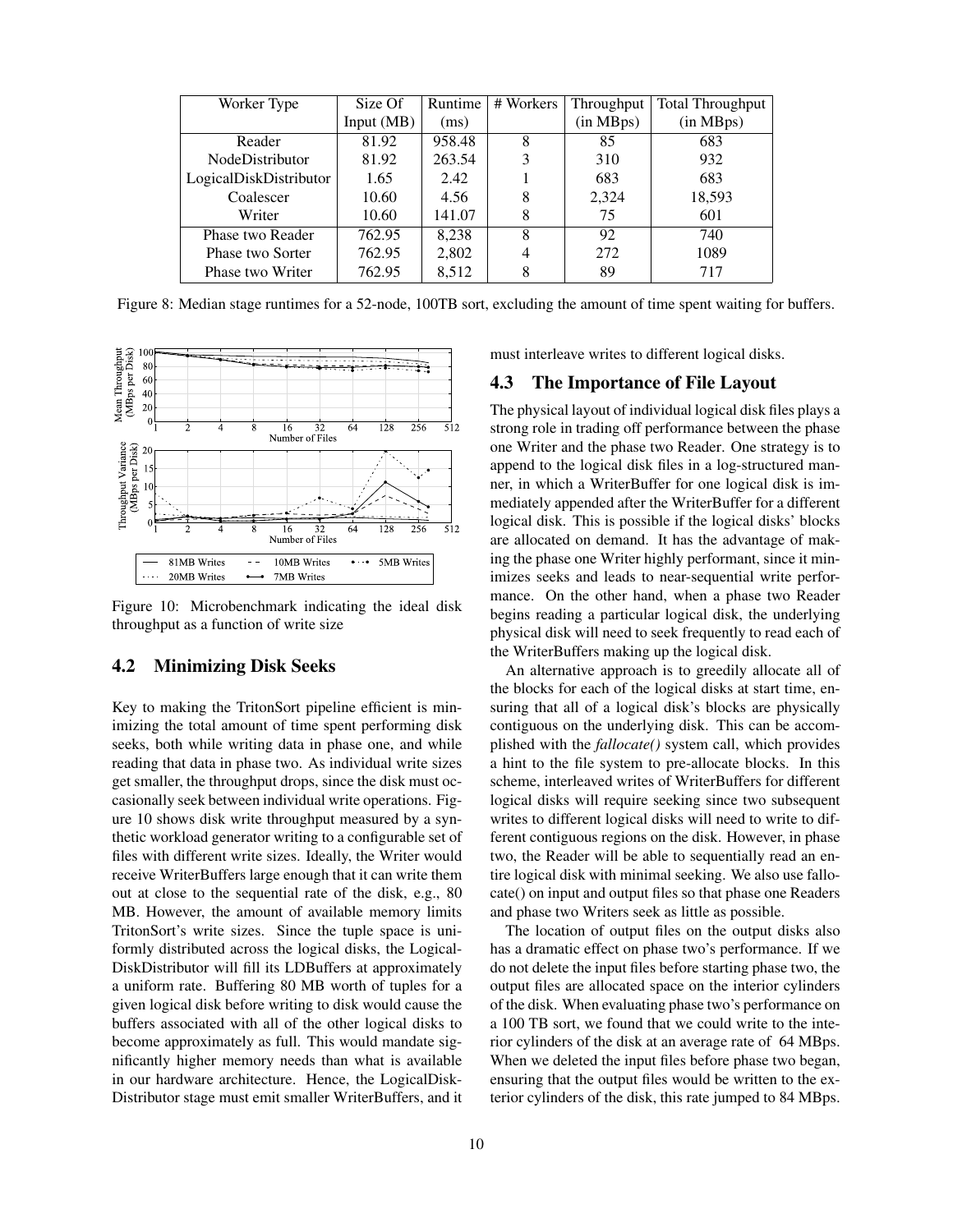For the evaluations in Section 5, we delete the input files before starting phase two. For reference, the fastest we have been able to write to the disks in microbenchmark has been approximately 90 MBps.

### 4.4 CPU Scheduling

Modern operating systems support a wide variety of static and dynamic CPU scheduling approaches, and there has been considerable research into scheduling disciplines for data processing systems. We put a significant amount of effort into isolating stages from one another by setting the processor affinities of worker threads explicitly, but we eventually discovered that using the default Linux scheduler results in a steady-state performance that is only about 5% worse than any custom scheduling policy we devised. In our evaluation, we use our custom scheduling policy unless otherwise specified.

### 4.5 Pipeline Demand Feedback

Initially, TritonSort was entirely "push"-based, meaning that a worker only processed work when it was pushed to it from a preceding stage. While simple to design, certain stages perform sub-optimally when they are unable to send feedback back in the pipeline as to what work they are capable of doing. For example, the throughput of the Writer stage in phase one is limited by the latency of writes to the intermediate disks, which is governed by the sizes of WriterBuffers sent to it as well as the physical layout of logical disks (due to the effects of seek and rotational delay). In its naïve implementation, the Logical-DiskDistributor sends work to the Writer stage based on which of its LDBuffer lists is longest with no regard to how lightly or heavily loaded the Writers themselves are. This can result in an imbalance of work across Writers, with some Writers idle and others struggling to process a long queue of work. This imbalance can destabilize the whole pipeline and lower total throughput.

To address this problem, we must effectively communicate information about the sizes of Writers' work queues to upstream stages. We do this by creating a pool of *write tokens*. Every write token is assigned a single "parent" Writer. We assign parent Writers in round-robin order to tokens as the tokens are created and create a number of tokens equal to the number of WriterBuffers. When the LogicalDiskDistributor has buffered enough LDBuffers so that one or more of its logical disks is above the minimum write threshold (5MB), the Logical-DiskDistributor will query the write token pool, passing it a set of Writers for which it has enough data. If a write token is available for one of the specified Writers in the set, the pool will return that token, otherwise it will signal that no tokens are available. The LogicalDiskDistributor is required to pass a token for the target Writer along with its LDBuffer list to the next stage, This simple mechanism prevents any Writer's work queue from growing longer than its "fair share" of the available WriterBuffers and provides reverse feedback in the pipeline without adding any new architectural features.

### 4.6 System Call Behavior

In the construction of any large system, there are always idiosyncrasies in performance that must be identified and corrected. For example, we noticed that the sizes of arguments to Linux write () system calls had a dramatic impact on their latency; issuing many small writes per buffer often yielded more performance than issuing a single large write. One would imagine that providing more information about the application's intended behavior to the operating system would result in better management of underlying resources and latency but in this case, the opposite seems to be true. While we are still unsure of the cause of this behavior, it illustrates that the performance characteristics of operating system services can be unpredictable and counter-intuitive.

# 5 Evaluation

We now evaluate TritonSort's performance and scalability under various hardware configurations.

# 5.1 Evaluation Environment

We evaluated TritonSort on a 52 node cluster of HP DL380G6 servers, each with two Intel E5520 CPUs (2.27 GHz), 24 GB of memory, and 16 500GB 7,200 RPM 2.5" SATA drives. Each hard drive is configured with a single XFS partition. Each XFS partition is configured with a single allocation group to prevent file fragmentation across allocation groups, and is mounted with the noatime, attr2, nobarrier, and noquota flags set. Each server has two HP P410 drive controllers with 512MB on-board cache, as well as a Myricom 10 Gbps network interface. The network interconnect we use is a 52-port Cisco Nexus 5020 datacenter switch. The servers run Linux 2.6.35.1, and our implementation of TritonSort is written in C++.

# 5.2 Comparison to Alternatives

The 100TB Indy GraySort benchmark was introduced in 2009, and hence there are few systems against which we can compare TritonSort's performance. The most recent holder of the Indy GraySort benchmark, DEMSort [18], sorted slightly over 100TB of data on 195 nodes at a rate of 564 GB per minute. TritonSort currently sorts 100TB of data on 52 nodes at a rate of 916 GB per minute, a factor of six improvement in per-node efficiency.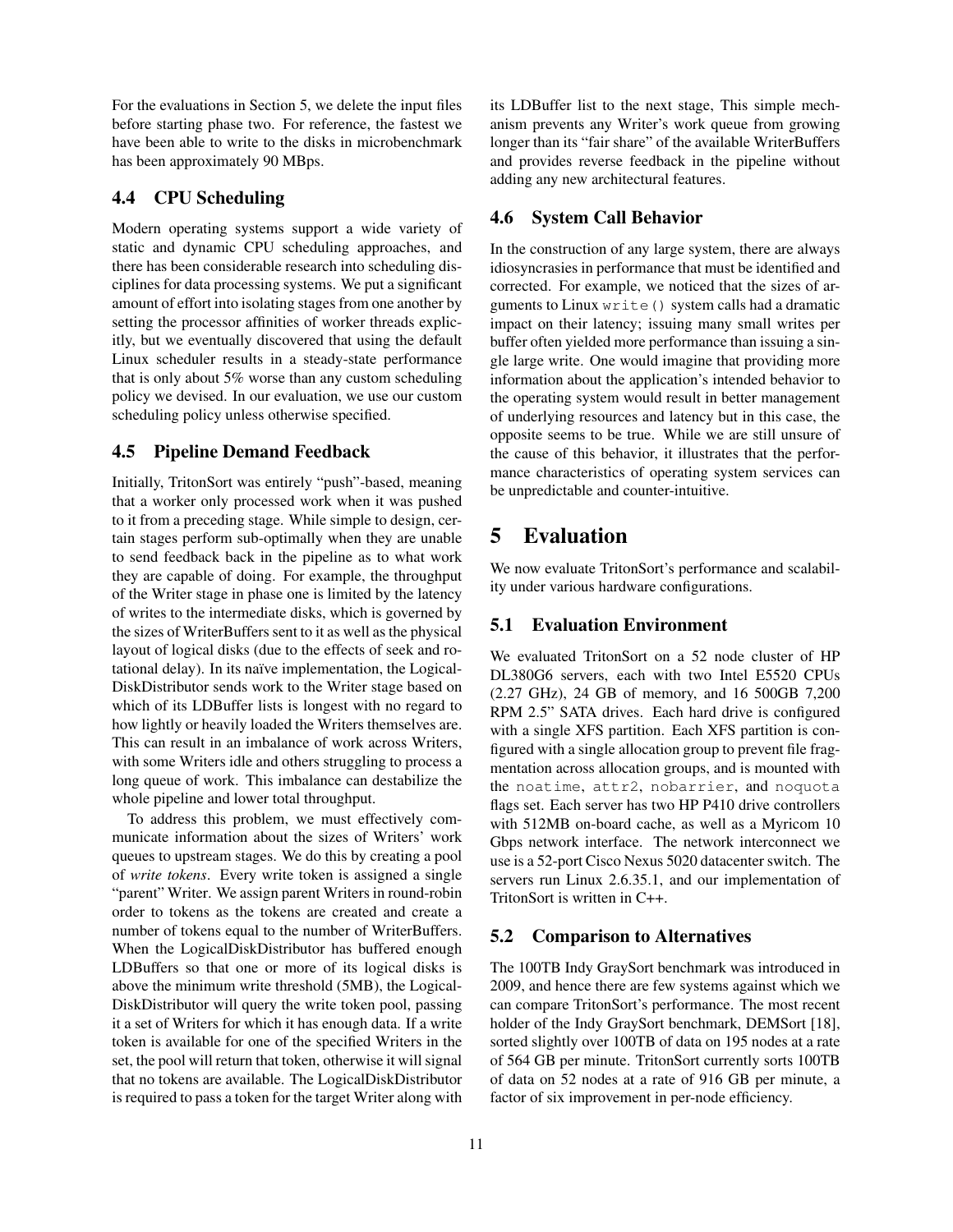| Intermediate Disk | Logical Disks | Phase 1                               | Phase 1                 | Average Write |
|-------------------|---------------|---------------------------------------|-------------------------|---------------|
| Speed (RPM)       |               | Per Physical Disk   Throughput (MBps) | <b>Bottleneck Stage</b> | Size (MB)     |
| 7200              | 315           | 69.81                                 | Writer                  | 12.6          |
| 7200              | 158           | 77.89                                 | Writer                  | 14.0          |
| 5000              | 58            | 79.73                                 | LogicalDiskDistributor  | 5.02          |

Table 2: Effect of increasing speed of intermediate disks on a two node, 500GB sort

#### 5.3 Examining Changes in Balance

We next examine the effect of changing the cluster's configuration to support more memory or faster disks. Due to budgetary constraints, we could not evaluate these hardware configurations at scale. Evaluating the performance benefits of SSDs is the subject of future work.

In the first experiment, we replaced the 500GB, 7200RPM disks that are used as the intermediate disks in phase one and the input disks in phase two with 146GB, 15000RPM disks. The reduced capacity of the drives necessitated running an experiment with a smaller input data set. To allow space for the logical disks to be preallocated on the intermediate disks without overrunning the disks' capacity, we decreased the number of logical disks per physical disk by a factor of two. This doubles the amount of data in each logical disk, but the experiment's input data set is small enough that the amount of data per logical disk does not overflow the logical disk's maximum size.

Phase one throughput in these experiments is slightly lower than in subsequent experiments because the 30-35 seconds it takes to write the last few bytes of each logical disk at the end of the phase is roughly 10% of the total runtime due to the relatively small dataset size.

The results of this experiment are shown in Table 2. We first examine the effect of decreasing the number of logical disks without increasing disk speed. Decreasing the number of logical disks increases the average length of LDBuffer chains formed by the LogicalDisk-Distributor; note that most of the time, full WriterBuffers (14MB) are written to the disks. In addition, halving the number of logical disks decreases the number of external cylinders that the logical disks occupy, decreasing maximal seek latency. These two factors combine together to net a significant (11%) increase in phase one throughput.

The performance gained by writing to 15000 RPM disks in phase one is much less pronounced. The main reason for this is that the increase in write speed causes the Writers to become fast enough that the Logical-DiskDistributor exposes itself as the bottleneck stage. One side-effect of this is that the LogicalDiskDistributor cannot populate WriterBuffers as fast as they become available, so it reverts to a pathological case in which it always is able to successfully retrieve a write token and hence continuously writes minimally-filled (5MB)

| RAM Per     | Phase 1           | Average Write |
|-------------|-------------------|---------------|
| Node $(GB)$ | Throughput (MBps) | Size (MB)     |
| 24          | 73.53             | 12.43         |
| 48          | 76.45             | 19.21         |

Table 3: Effect of increasing the amount of memory per node on a two node, 2TB sort



Figure 11: Throughput when sorting 1 TB per node as the number of nodes increases

buffers. Creating a LogicalDiskDistributor stage that dynamically adjusts its write size based on write token retrieval success rate is the subject of future work.

In the next experiment, we doubled the RAM in two of the machines in our cluster and adjusted TritonSort's memory allocation by doubling the size of each Writer-Buffer (from 14MB to 28MB) and using the remaining memory (22GB) to create additional LDBuffers. As shown in Table 3, increasing the amount of memory allows for the creation of longer chains of LDBuffers in the LogicalDiskDistributor, which in turn causes write sizes to increase. The increase in write size is not linear in the amount of RAM added; this is likely because we are approaching the point past which larger writes will not dramatically improve write throughput.

#### 5.4 TritonSort Scalability

Figure 11 shows TritonSort's total throughput when sorting 1 TB per node as the number of nodes increases from 2 to 48. Phase two exhibits practically linear scaling, which is expected since each node performs phase two in isolation. Phase one's scalability is also nearly linear; the slight degradation in its performance at large scales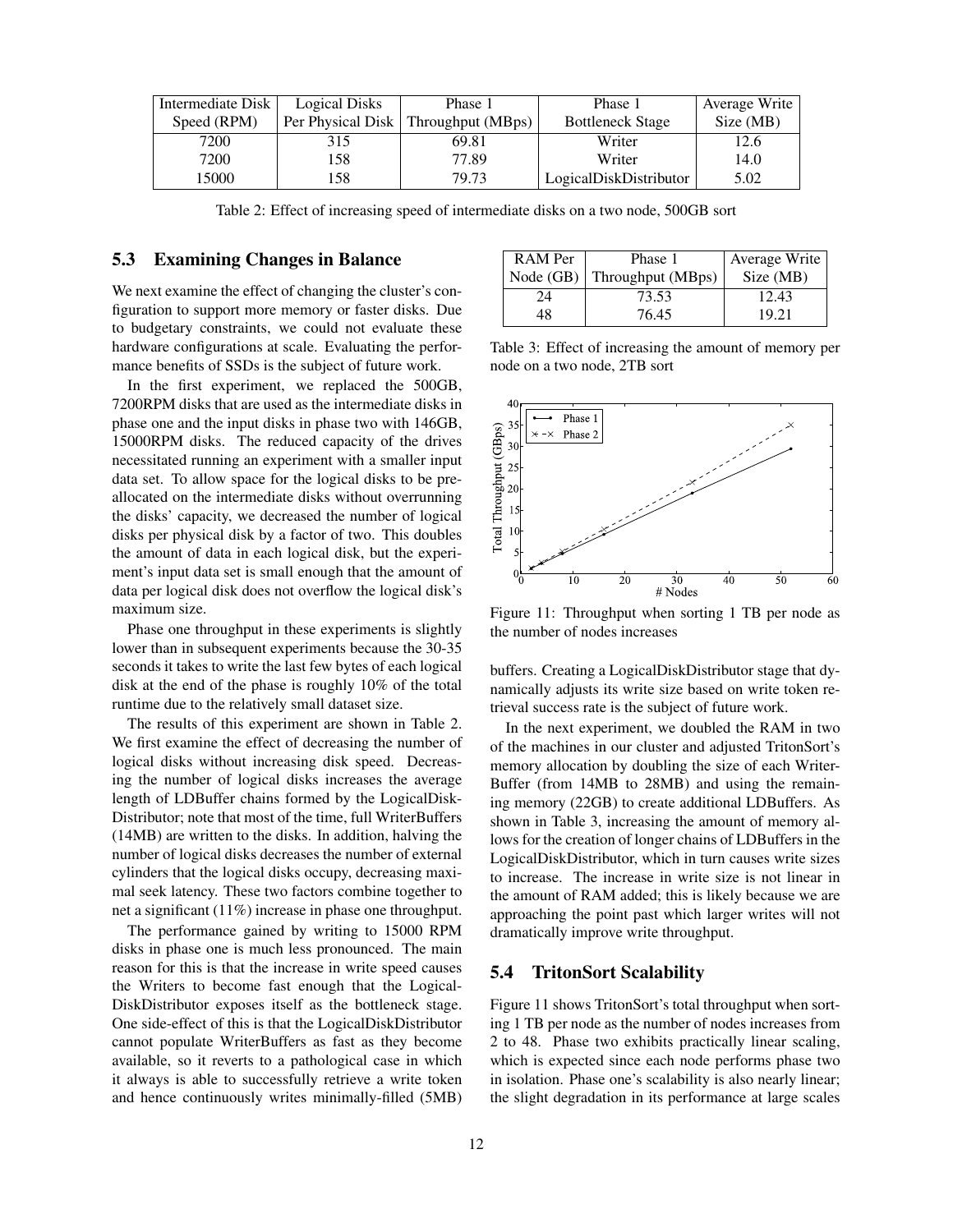is likely due to network variance that becomes more pronounced as the number of nodes increases.

# 6 Discussion and Future Work

In this section, we discuss our system and present directions for future work.

### 6.1 Supporting More General Sorting

Two assumptions that we make in our design are that tuples are uniform in size, and that they are uniformly and identically distributed across the input files. TritonSort can be extended to support non-uniform tuple sizes by extending the tuple data structure to keep key and value lengths. The most major modification that this will necessitate will be supporting the in-memory sort of keys in phase two, which will require modifications to the phase two Sorter stage. To support the non-uniform distribution of keys across input files, we plan to implement a new phase that will operate before TritonSort begins in which a random small subset of the input data is scanned, determining a histogram of the key distribution. Using this empirical distribution, we will determine a hash function that spreads tuples across nodes as uniformly as possible.

### 6.2 Automated Performance Tuning

In the current TritonSort prototype, the sizes of individual buffers, the number of buffers of each type, and the number of workers implementing each stage are determined manually. Key to supporting more general hardware configurations and more general DISC applications is the ability to determine these quantities automatically and dynamically. This automatic selection will need to be performed both statically at design time, and dynamically during runtime based on observed conditions. A stage's performance on synthetic data in isolation provides a good upper-bound on its real performance and makes choosing between different implementations easier, but any such synthetic analysis does not take runtime conditions such as CPU scheduling and cache contention into account. Therefore, some manner of online learning algorithm will likely be necessary for the system to determine a good configuration at scale.

#### 6.3 Incorporating SSDs into TritonSort

To achieve nearly sequential-speed throughput to the disks, writes must be large. However, limited per-node memory capacity and high memory cost makes it hard to allocate more than 25MB of memory to each Writer-Buffer. Here, we discuss a possible use of SSDs to provide high write speeds with much smaller buffers.

If we were to add three 80GB SSDs to each machine, we could setup a pipeline in which these SSDs are divided between the eight Writers, so that each Writer has 30 GB of SSD space. The LogicalDiskDistributor passes data for each logical disk to the Writer stage in small chunks, where Writers write them to the SSDs. Assuming 315 logical disks per Writer, this gives each logical disk 95 MB of space on the SSD. Because the SSD can handle such a large number of IOPS, there is no penalty for small writes as there is with standard hard drives. Once 80 MB of data is written to a single logical disk on the SSDs, the Writer initiates a *sendfilev()* system call that causes a sequential DMA transfer of that data from the SSD to the appropriate intermediate disk. This should lower our memory requirements to 24 GB, while permitting extremely large writes. This approach relies on two features: significant PCI bandwidth to support parallel transfers to the SSDs, and an SSD array present in the node able to provide high streaming bandwidth to the SSDs; we will need such an array to simultaneously support over 640 MBps of parallel writes and 640 MBps of parallel reads to fully utilize the disks.

# 7 Related Work

The Datamation sorting benchmark[5] initially measured the elapsed time to sort one million records from disk to disk. As hardware has improved, the number of records has grown to its current level of 100TB. Over the years, numerous authors have reported the performance of their sorting systems, and we benefit from their insights[18, 15, 21, 6, 17, 16]. We differ from previous sort benchmark holders in that we focus on maximizing both aggregate throughput and per-node efficiency.

Achieving per-resource balance in a large-scale data processing system is the subject of a large volume of previous research dating back at least as far as 1970. Among the more well-known guidelines for building such systems are the Amdahl/Case rules of thumb for building balanced systems [3] and Gray and Putzolu's "five-minute rule" [13] for trading off memory and I/O capacity. These guidelines have been re-evaluated and refreshed as hardware capabilities have increased.

NOWSort[6] was the first of the aforementioned sorting systems to run on a shared-nothing cluster. NOWSort employs a two-phase pipeline that generates multiple sorted runs in the first phase and merges them together in the second phase, a technique shared by DEMSort[18]. An evaluation of NOWSort done in 1998[7] found that its performance was limited by I/O bus bandwidth and poor instruction locality. Modern PCI buses and multicore processors have largely eliminated these concerns; in practice, TritonSort is bottlenecked by disk bandwidth.

TritonSort's staged, pipelined dataflow architecture is inspired in part by SEDA[20], a staged, event-driven software architecture that decouples worker stages by interposing queues between them. Other DISC systems such as Dryad [14] export a similar model, although